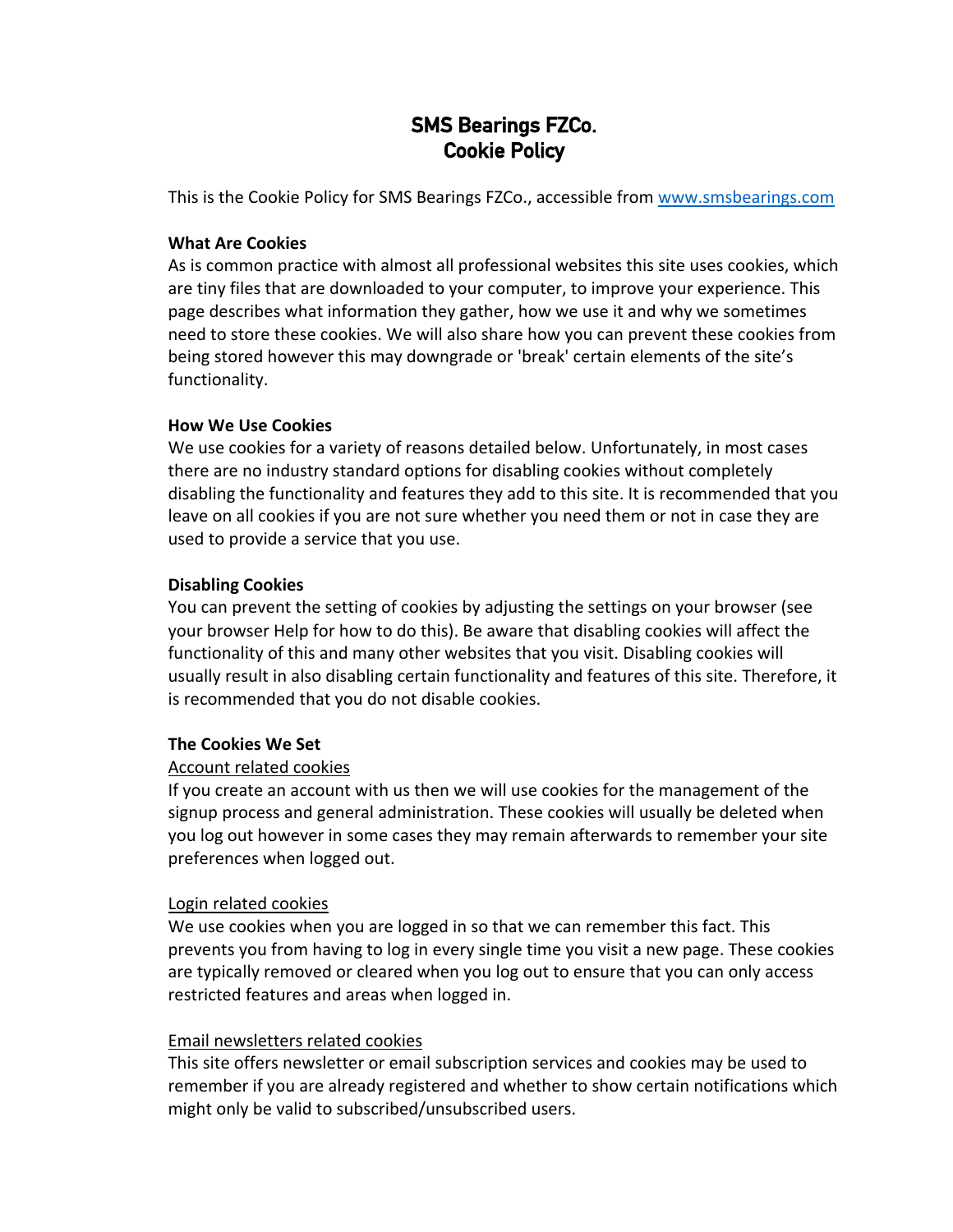### Orders processing related cookies

This site offers e-commerce or payment facilities and some cookies are essential to ensure that your order is remembered between pages so that we can process it properly.

### Surveys related cookies

From time to time we offer user surveys and questionnaires to provide you with interesting insights, helpful tools, or to understand our user base more accurately. These surveys may use cookies to remember who has already taken part in a survey or to provide you with accurate results after you change pages.

### Forms related cookies

When you submit data to through a form such as those found on contact pages or comment forms cookies may be set to remember your user details for future correspondence.

### Site preferences cookies

In order to provide you with a great experience on this site we provide the functionality to set your preferences for how this site runs when you use it. In order to remember your preferences we need to set cookies so that this information can be called whenever you interact with a page is affected by your preferences.

### **Third Party Cookies**

In some special cases we also use cookies provided by trusted third parties. The following section details which third party cookies you might encounter through this site.

This site uses Google Analytics which is one of the most widespread and trusted analytics solution on the web for helping us to understand how you use the site and ways that we can improve your experience. These cookies may track things such as how long you spend on the site and the pages that you visit so we can continue to produce engaging content.

For more information on Google Analytics cookies, see the official Google Analytics page.

Third party analytics are used to track and measure usage of this site so that we can continue to produce engaging content. These cookies may track things such as how long you spend on the site or pages you visit which helps us to understand how we can improve the site for you.

From time to time we test new features and make subtle changes to the way that the site is delivered. When we are still testing new features these cookies may be used to